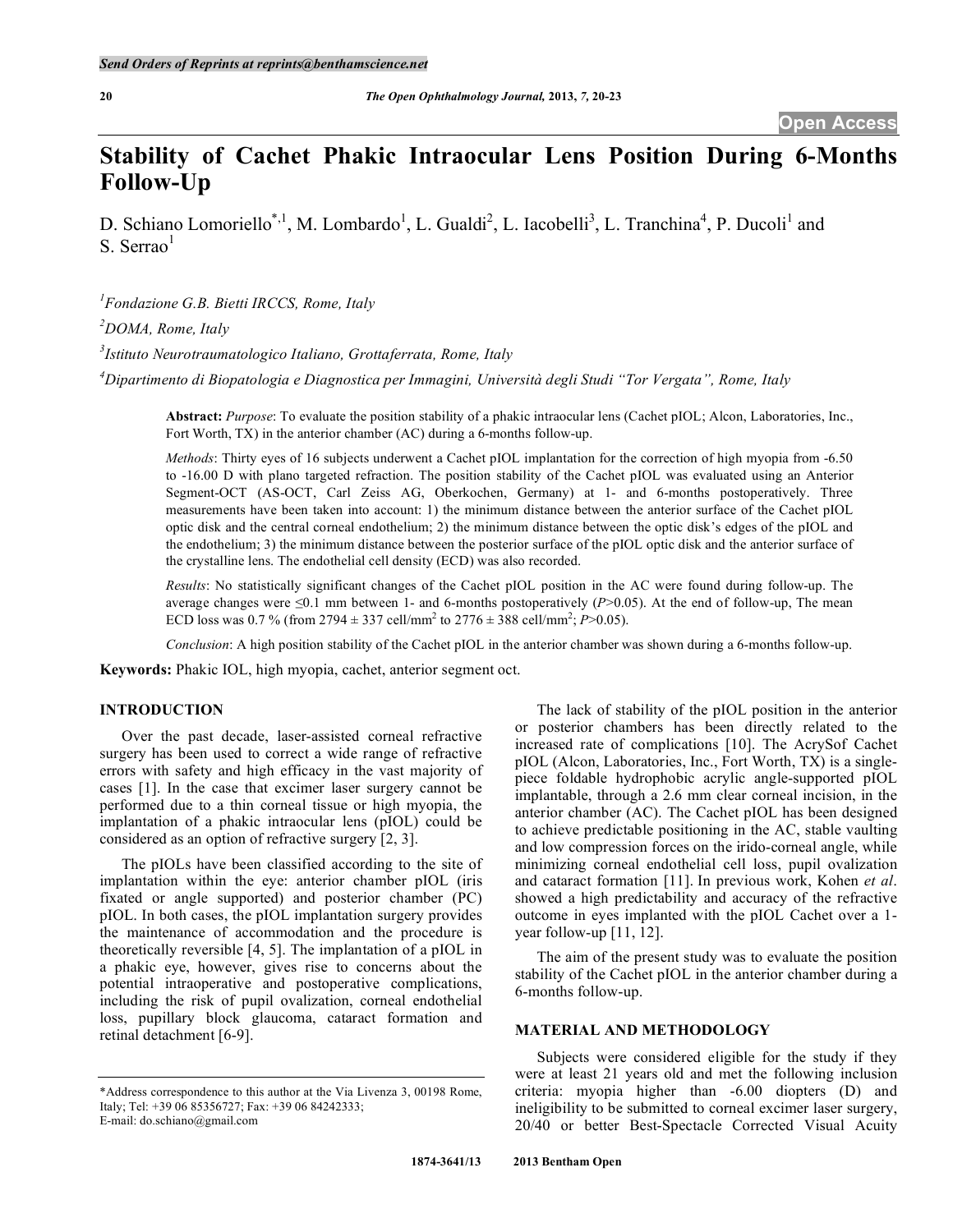(BSCVA) and at least two years of refractive stability. The exclusion criteria were: an Anterior Chamber Depth (ACD) shallower than 3.20 mm (including the corneal epithelium), history of ocular pathologies or previous ocular surgery, mesopic pupil diameter larger than 7.00 mm, refractive astigmatism higher than 2.00 D. The minimum endothelial cell density (ECD) count was related to the patient's age according to the manufacturer (e.g., 18 –25 years: 2800 cells/mm<sup>2</sup>; 26 -35 years: 2600 cells/mm<sup>2</sup>; 36 - 45 years: 2200 cells/mm<sup>2</sup>; and >46 years: 2000 cells/mm<sup>2</sup>; Refractive Implants: Investigational Device Exemptions and Premarket Approval Applications; U.S. Food and Drug Administration, Draft August 1, 2000). All subjects gave a written, informed consent before the surgery after a full explanation of the procedure. The study adhered to the tenets of Declaration of Helsinki.

# **Surgical Procedure**

 The AcrySof Cachet pIOL is a single-piece, foldable, soft acrylic lens (acrylate/methacrylate co-polymer) with a 6.00 mm diameter optic (Fig. **1**).



**Fig. (1).** (**A**) Slit Lamp image of a Cachet pIOL in the anterior chamber at 6 months postoperatively. The interrupted arrow shows the major axis of the lens (60° - 330°). (**B**) The AS-OCT image of the pIOL taken along the major axis. Details of the haptic, iris and anterior surface of the crystalline lens are clearly visible.

 The procedures were performed by two experienced surgeons (L.G., L.I.) under topical anesthesia. Before surgery, the pupil was constricted using pilocarpine 2% eye drops in order to prevent potential contact of the pIOL with the crystalline lens. The anterior chamber was accessed with a corneal tunnel incision of 2.6 mm using a purposedesigned surgical knife (Alcon, Fort worth, Tx USA). Administration of acetylcholine chloride intraocular solution 1% (Miochol-E, Novartis Ophthalmics, East Hanover, NJ) was used when insufficient pupil constriction was observed intraoperatively. Sodium hyaluronate 1% (Provisc, Alcon Laboratories, Inc.) was then injected tangentially into the angle. In this study, three Cachet pIOL models of different overall length, that were chosen based on the preoperative white-to-white measurements, were implanted: three L12500 models (12.50 mm length), thirteen L13000 models

(13.00 mm length) and fourteen L13500 models (14.00 mm length). The Cachet pIOL was loaded into anterior chamber using P-Cartridge and Monarch III injector (Alcon, Fort worth, Tx USA) with its anterior optic surface facing upward and was then folded and slowly delivered with the cartridge positioned over the pupil (approximately in the area of maximum ACD). After delivering the leading haptics to unfold in the distal irido-corneal angle, the cartridge was removed from AC. The trailing haptics were left just outside the incision and then tucked one at a time into the anterior chamber. The viscoelastic was completely removed by irrigation and aspiration. No sutures neither iridectomy or iridotomy were done in any case. At the end of the procedure, all subjects were administered an acetazolamide pill (250 mg) in order to prevent intraocular pressure increase. Postoperative treatment included topical antibiotic and steroid drops (Tobradex, Alcon Laboratories, Inc.) for 4 weeks.

#### **Clinical Examination**

 Preoperatively and postoperatively at 1 day, 1 week, 1 and 6-months, all subjects received a complete eye examination, including manifest spherical equivalent refraction (SEr), slit lamp anterior and posterior segment examination, gonioscopic examination and Goldmann tonometry.

 All the examination included an anterior segment photography.

 The mesopic pupil size was measured using the Eyetop topographer (CSO, Scandicci, Italy). Keratometry, ACD, axial length and white-to-white measurement were measured using the IOL Master (Carl Zeiss AG, Oberkochen, Germany). White-to-white measurement made with IOL Master was used as an estimation of the anterior chamber diameter: it was measured as the width of the cornea from the nasal limbus to the temporal limbus using the software caliper (0º-180º). White-to-white measurement was required to properly select the Cachet pIOL size. The Cachet pIOL power calculation was predicted using the formula originally developed by Van der Heijde and further refined by Holladay [13, 14]. The targeted SEr was plano in all cases.

 The corneal endothelial images were taken at the corneal center using the NonCon-Robo specular microscope (Konan Medical, Inc., Hyogo, Japan). The cell count was performed on two images per eye. At least 50 contiguous cells were marked on each image to estimate the endothelial cell density (ECD). The anterior chamber of each eye was analyzed using an Anterior Segment OCT (AS-OCT, Visante, Zeiss). The stability of the Cachet pIOL position was determined by measuring, at 1- and 6-months postoperatively, the following parameters: 1) the minimum distance between the anterior surface of the Cachet pIOL optic disk and the central corneal endothelium; 2) the minimum distance between the optic disk's edges of the pIOL and the endothelium; 3) the minimum distance between the posterior surface of the pIOL optic disk and the anterior surface of the crystalline lens (Fig. **2a-c**).

 All the examinations were performed by the same examiner both preoperatively and postoperatively (D.S.L.).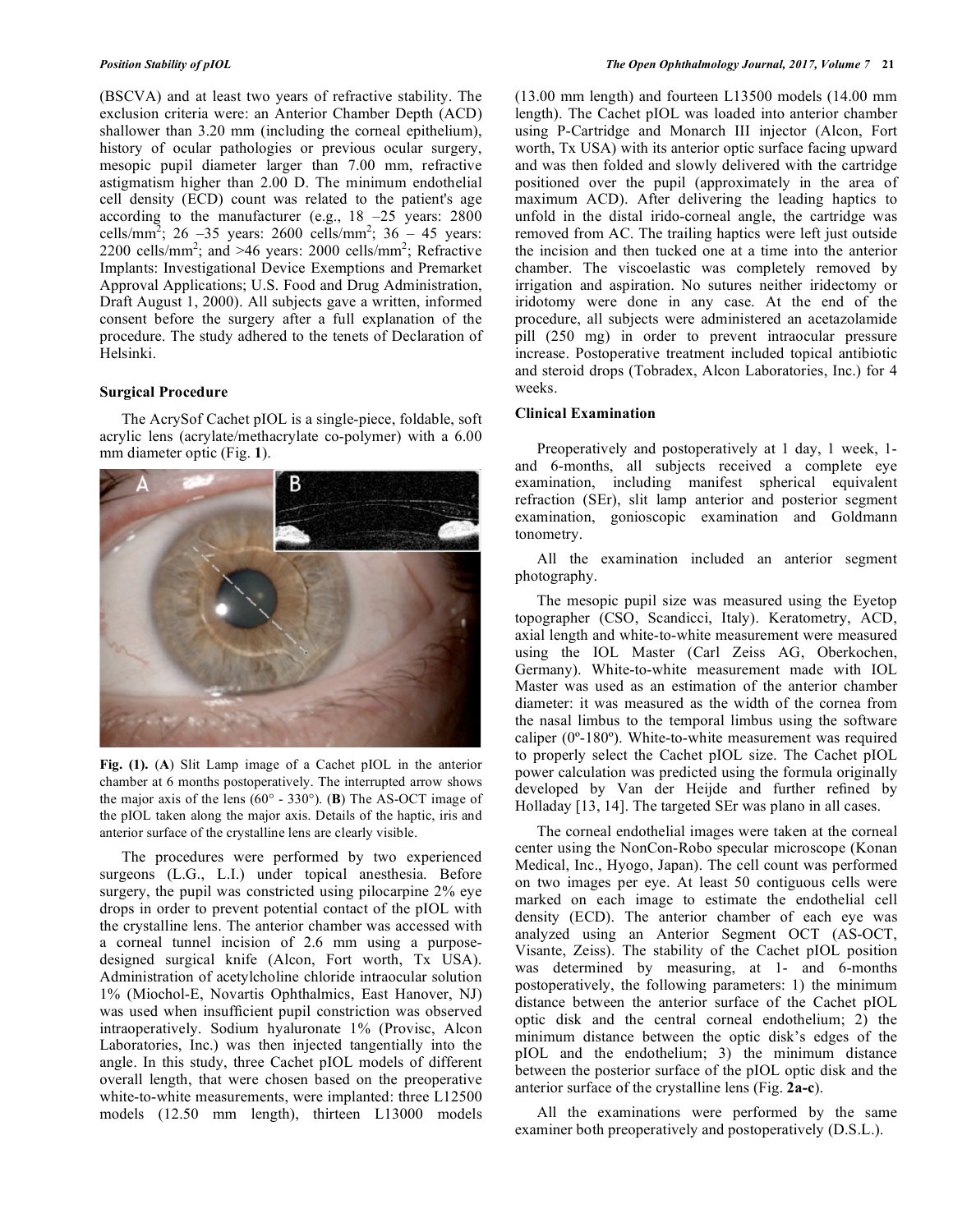

**Fig. (2).** AS-OCT image of the pIOL at 6-months postoperatively. The pIOL design allows the maintenance of a virtually safe distance from the anterior chamber structures, including the anterior surface of the crystalline lens, the iris, the iridocorneal angle and the corneal endothelium. The red arrows highlight the minimum distances, as measured in this study, between (**a**) the center of the pIOL and the endothelium; (**b**) the edge of the pIOL and the endothelium; (**c**) the center of the pIOL center and the crystalline lens.

# **Statistics**

 Statistics was performed using the SPSS software (version 17.0; SPSS Inc., Chicago, IL, USA). Variables were calculated as mean  $\pm$  standard deviation. The differences between the preoperative and postoperative values and between early and late postoperative values were calculated using the Wilcoxon rank test. A *P* value less than 0.05 was considered statistically significant for all the tests performed.

## **RESULTS**

 Thirty eyes of 16 subjects (9 female and 7 male; mean age  $36.10 \pm 8.34$ ) were recruited. The mean preoperative SEr was  $-10.29 \pm 3.05$  D, ranging from  $-6.00$  to  $-16.75$  D. Mean preoperative ACD was  $3.28 \pm 0.36$  mm (range: 2.73 mm to 3.98 mm) and the mean white-to-white distance was  $12.16 \pm$ 0.31mm (range: 11.80 mm to 13.00 mm).

 The surgery was uneventful in all cases; no pupil ovalization or pupillary block was observed postoperatively.

 At 1 month postoperatively, the average minimum distances between the edges of the Cachet pIOL optic disk and the corneal endothelium were  $1.40 \pm 0.18$  mm and  $1.41$  $\pm$  0.20 mm at 0° and 180° respectively; at 6 months, there were 1.42 ± 0.25 mm (*P*>0.05) and 1.37 ± 0.22 mm (*P*>0.05) respectively. The 1- and 6-months postoperative mean distance between the anterior surface of the Cachet pIOL optic disk and the central corneal endothelium were  $2.01 \pm$ 0.44 mm and  $2.10 \pm 0.24$  mm ( $P > 0.05$ ) respectively. The 1and 6-months postoperative mean distance between the posterior surface of the pIOL optic disk and the anterior surface of the crystalline lens were  $0.89 \pm 0.19$  mm and  $0.95$ ± 0.28mm (*P*>0.05) respectively. The pIOL optic disk position measurements following surgery are summarized in Table **1**.

 The mean preoperative and 6-months postoperative ECD count were  $2794 \pm 337$  cell/mm<sup>2</sup> and  $2776 \pm 388$  cell/mm<sup>2</sup> respectively (*P*>0.05). The mean percentage ECD loss from preoperatively to 6-months postoperatively was 0.7 %.

#### **DISCUSSION**

 In this study, we evaluated the position stability in the anterior chamber of the pIOL Cachet during a 6-months follow-up. In our series no pupil ovalization, cataract formation or pupillary block were observed postoperatively. The long term anterior chamber pIOL-related complications have been considered to be the result of the lack of positional stability of the lens itself [10]. If the pIOL position is stable in the anterior chamber of the eye, the risk of complications, including ECD loss and cataract formation are minimized. We used an AS-OCT to assess the position stability of the Cachet pIOL [15]. The minimum distances between the Cachet pIOL and the AC structures (i.e., the endothelium and the crystalline lens) were measured in three points of interest, showing that the differences between the distance values taken at 1- and 6-months postoperatively were  $\leq 0.1$ mm.

 We did not attempt to evaluate the rotation of Cachet pIOL in the AC since it was beyond the scope of the present work. On the other hand, slit lamp images taken in all eyes at each postoperative interval did not show any clinical significant rotation of the pIOL axis.

 In a previous study, Aliò *et al*. used AS-OCT to evaluate the pIOL position of the AcrySof Cachet pIOL in the anterior segment at 3 months after surgery [16]. Their measurements were comparable to those shown in this work: the mean endothelium-pIOL distance and the mean pIOLcrystalline lens distance were  $2.03 \pm 0.25$  mm and  $0.94 \pm 0.25$ 0.19 mm respectively. The distance values did not change significantly after pharmacological pupil dilation. In a 3 years follow-up, Kohnen *et al*., by using a Scheimpflug imaging technique, found that the endothelium-pIOL distance and the pIOL-crystalline lens distance were on average  $2.15 \pm 0.29$  mm and  $0.86 \pm 0.22$  mm respectively [11]. The mean preoperative ACD  $(3.71 \pm 0.22 \text{ mm})$  of the

**Table 1. Position Stability of the Cachet pIOL During Follow-Up Measured, Using AS-OCT, as the Distance Between the Lens and the Anterior Chamber Closest Structures. Data are Given as Mean** ± **Standard Deviation** 

| <b>AS-OCT Measurements (mm)</b>                                                                                                                                                                                                                                                  | 1-Mn Postoperative | 6-Mn Postoperative |
|----------------------------------------------------------------------------------------------------------------------------------------------------------------------------------------------------------------------------------------------------------------------------------|--------------------|--------------------|
| Minimum distance "center pIOL-corneal apex"                                                                                                                                                                                                                                      | $2.01 \pm 0.44$    | $2.10 \pm 0.24$    |
| Minimum distance "edge pIOL-endothelium at 180°"                                                                                                                                                                                                                                 | $1.41 \pm 0.20$    | $1.37 \pm 0.22$    |
| Minimum distance "edge pIOL-endothelium at 0°"                                                                                                                                                                                                                                   | $1.40 \pm 0.18$    | $1.42 \pm 0.25$    |
| Minimum distance "center pIOL-crystalline lens"<br>$P_1$ $Q_2$ $Q_3$ $Q_4$ $Q_5$ $Q_6$ $Q_7$ $Q_8$ $Q_9$ $Q_9$ $Q_9$ $Q_9$ $Q_9$ $Q_9$ $Q_9$ $Q_9$ $Q_9$ $Q_9$ $Q_9$ $Q_9$ $Q_9$ $Q_9$ $Q_9$ $Q_9$ $Q_9$ $Q_9$ $Q_9$ $Q_9$ $Q_9$ $Q_9$ $Q_9$ $Q_9$ $Q_9$ $Q_9$ $Q_9$ $Q_9$ $Q_9$ | $0.89 \pm 0.19$    | $0.95 \pm 0.28$    |

P>0.05 between 1- and 6-months values.